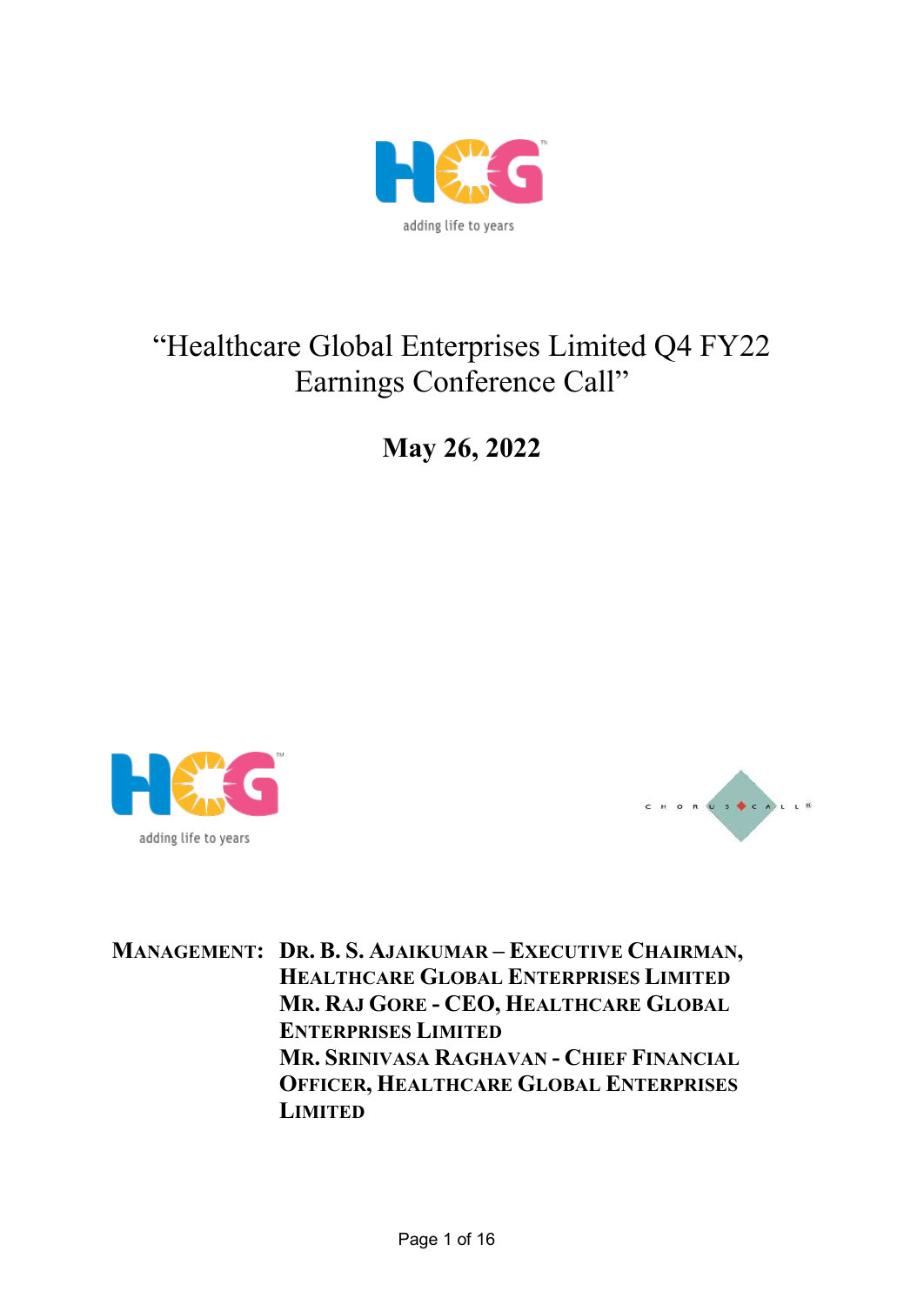

- **Moderator:** Ladies and gentlemen, good day and welcome to the Q4 FY22 Earnings Conference Call of Healthcare Global Enterprises Limited. As a reminder, all participant lines will be in the listen only mode and there will be an opportunity for you to ask questions after the presentation concludes. Should you need assistance during the conference call, please signal an operator by pressing \* then 0 on your touchtone phone. Please note that this conference is being recorded. I now hand the conference over to Mr. Ravi Udeshi from EY. Thank you and over to you, sir.
- **Ravi Udeshi:** Thank you Faizan. Good evening to all the participants of Healthcare Global Enterprises Q4 FY22 Earnings Conference Call. Today, we have with us, Dr. B. S. Ajaikumar - Executive Chairman; Mr. Raj Gore - CEO and Mr. Srinivasa Raghavan - Chief Financial Officer of Healthcare Global Enterprises Limited along with the top management members to share the highlights of the business and the financials.

Please note that we have uploaded the earnings presentation to the stock exchanges and have also shared the same through our mailers. In case anyone of you has not received it, please do reach out to us and we will be happy to send over the presentation to you. As usual, the standard safe harbor clause applies and without delay, I now hand over the floor to Dr. Ajaikumar for his opening remarks.

**B. S. Ajaikumar:** Thank you very much, Ravi and welcome to this investor's call and good evening to everyone. HCG has carved a niche as cancer care destination of choice across all key areas of clinical, research and academic excellence. Our phenomenal growth over the years bears testimony to the fact that cancer can be considered just like any other chronic disease, however, it is the only chronic disease which is curable. This year, we have added over 40 oncologists to our growing team which takes our doctors strength to over 450 which is largest in the country in this field of oncology. We continue to employ the latest and most advanced techniques of cancer diagnosis and treatment enabling us to serve a greater number of patients with the objective of quality outcome. In a landmark development, we introduced Microsoft HoloLens, the nexgen holographic headset heralding a new era of virtual reality at our enterprise. Through a pioneering industry initiative, we have brought healthcare training and medical education to Metaverse by publishing over 200 hours of virtual reality content across multiple sub specialties.

> Patients, our most important stakeholders. To serve them more effectively, we have invested in a robust digital platform employing cutting edge technologies for end-to-end patient engagement. The crux of our high quality of care across the length and breadth of the country is to ensure the right treatment the very first time for our cancer patients. Going forward, we believe our robust cancer care ecosystem will continue to deliver impressive returns. Cancer therapies are undergoing a defining change over 75 days through innovation and research. Thanks to our enhancement of knowledge and innovations, we are able to relentlessly manage cancer care in a progressive way. Backed by our research labs and clinical trials, we are uniquely positioned to enhance our diagnostic capabilities and offerings, as also redefined precision medicine with endto-end expertise planning bioinformatics, genomics, and research. This will enable us to deliver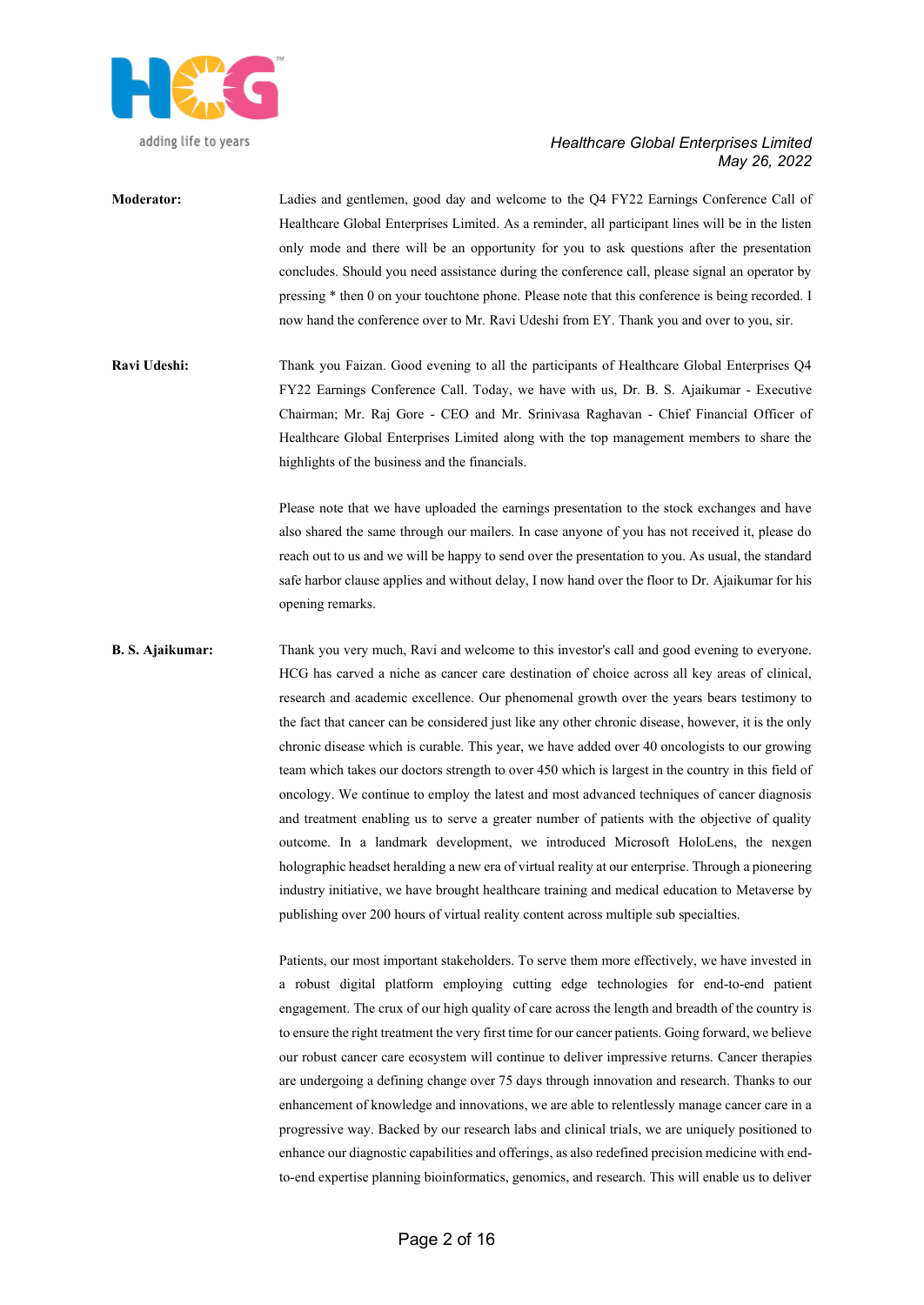

tangible patient outcome with greater precision over a long term. Academics and research go hand in hand with patient care and our capabilities in this regard make us the benchmark in cancer care treatment. We are happy to share about our Center of Excellence in Bangalore has been branched number one in the country for outlook. I now turn the floor over to Mr. Raj Gore, our CEO for his remarks.

**Raj Gore:** Thank you Dr. Ajay for your continued guidance and support to everyone at HCG. I extent a warm welcome to all the attendees and it is great to have this dialogue with you again. We are happy to share that we ended the last financial year FY22 as a great resilient organization on the back of our strong financial and operational performance. We have also strengthened our senior leadership team during that last financial year by hiring the requisite expertise which makes us future ready to effectively implement our strategy going forward. We have embarked this current financial year with a greater ambition and we firmly believe that the collective effort of our team will enable us to achieve our stated purpose of solidifying our leadership position in oncology.

> Furthermore, we are happy to share that we have delivered another quarter of sustained performance. This is our fifth consecutive quarter with all-time record revenue and third consecutive quarter with all-time record EBITDA. Our new centers also recorded the third consecutive quarter of positive EBITDA. HCG team's execution focus and hard work were instrumental in achieving these accomplishments and we remain committed to continue driving growth with the execution rigor in future. As stated in our last quarterly call, we are continuing with our journey on digital transformation and operational transformation projects with the objective to enhance patient engagement and experience. We are happy to share that the company had started realizing its initial benefit and we expect that we will realize its full potential in near future. With that, I would like now our CFO, Srini to go over the important financial highlights for the quarter and the year gone by.

**Srinivasa Raghavan:** Thank you very much, Raj. Good evening to all of you. The highlights for the quarter ended 31st March 22. Consolidated revenue was INR 3,646 million, up 22.3% from INR 2,981 million in the previous year equivalent quarter. International business revenue is steadily growing on quarter-on-quarter basis and is returning to pre-COVID level. Hence it has a substantial potential going forward. Consolidated EBITDA was INR 661 million up from INR 438 million in the same quarter of the previous year, a Y-o-Y increase of 51.2%. Consolidated operational EBITDA was INR 631 million up from Rs. 394 million in the same quarter last year, a Y-o-Y increase of 60.4%. The existing center's operating EBITDA was INR 610 million up from INR 440 million in Q4 FY21 that is 39% increase Y-o-Y resulting in 22% operating EBITDA margin. This has been achieved by vigilant control in operating expenses resulting in consolidated operating margin being at 17.3%, an expansion of 410 basis points from 13.2% the year earlier. The operating profit for new centers was INR 21 million compared to a loss of 46 million in the corresponding quarter of the previous year. Recorded PAT was a profit of INR 60 million compared to a loss of INR 1,022 million in Q4 FY21. Proforma operating EBITDA was INR 676 million compared to INR 394 million in the corresponding quarter of the previous year.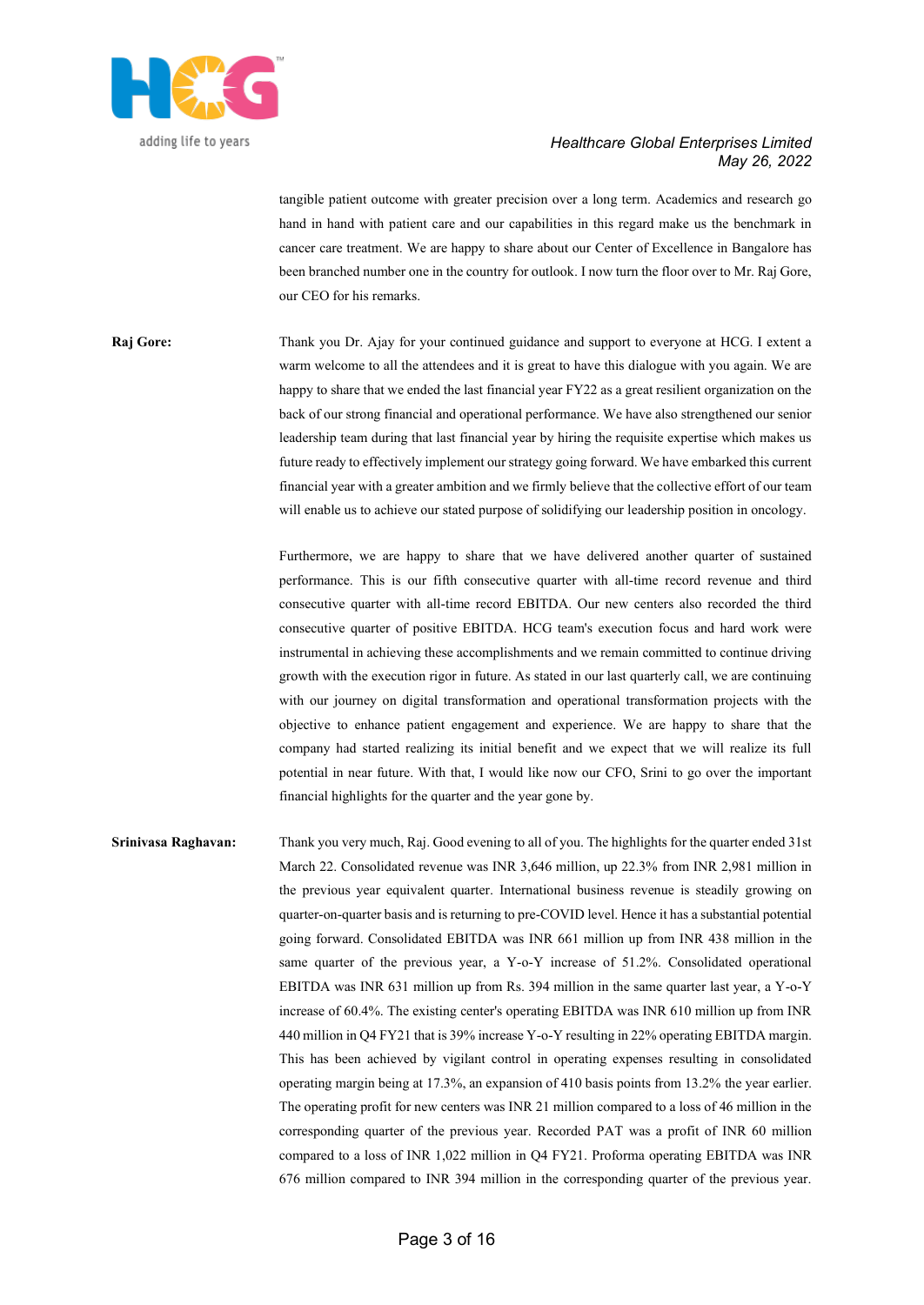

Proforma PAT was INR 67 million as compared to a loss of INR 155 million in the corresponding quarter of the previous year.

I would now like to give a context to the said proforma PAT in Q4 FY22. There was an impact of a one-time trajectory of INR 25 million for support on value creation plan, ESOP scheme expense of INR 19 million and BTA recognized on tax expenses through the year on account of discontinuation of Kochi project INR 25 million.

I now request your attention to Slide #32. FY22 revenue grew by 37.9% Y-o-Y. HCG centers grew by 37.8% and Milann centers by 39.8%. FY22 operating EBITDA of existing centers was INR 2,308 million, 21.5% margin versus 17.4% margin in FY21. New centers witnessed an EBITDA INR 72 million versus a loss of INR 157 million in FY21.

I now request your attention to Slide #33. The revenue split for our business is 96% contribution by HCG Center and 4% by Milann Center. Within HCG Center, Karnataka's contribution to the revenue is 36% followed by Western India comprising of Gujarat at 26% and Maharashtra at 17%.

I would now like to draw your attention to Slide #34 of the presentation. Strong growth in revenue continued across centers in four quarters of FY22. Jaipur delivered 220.7% Y-o-Y growth, South Mumbai delivered 89.2% Y-o-Y growth, Nagpur delivered 49.3% Y-o-Y growth, Ranchi 41.4% Y-o-Y and HMS 38% Y-o-Y. Revenue from new centers was INR 826 million in quarter 4 of year 22 versus INR 535 million in quarter 4 in FY21 which is the growth of 54.3% Y-o-Y. The existing centers recorded the healthy revenue growth of 15.6% in quarter 4 of FY22 on a Y-o-Y basis.

Moving onto Slide #35, increase in average occupancy rate in quarter 4 FY22, Y-o-Y basis of 59.9% versus 54.1% at a consolidated level. For existing centers, occupancy rate was 59.1% versus 55.5% corresponding quarter of last year. Increase in existing center ARPOB in quarter 4 FY22 was INR 39,725 versus INR 35,545 which is 11.8% Y-o-Y growth.

Looking at key geographies in Slide #36, in Karnataka region, our Center of Excellence performance in Q4 with revenue growth of 39.6% Y-o-Y, Center of Excellence ARPOB was INR 56,800 versus 48,800 in the corresponding quarter last year and 25.8% operating EBITDA margin. With respect to Gujarat region, we had a strong revenue growth in Q4 FY22 on a Y-o-Y basis with oncology revenue growing by 33.2% and the multispecialty revenue increased by 28%. As stated in previous call, multispecialty has resumed its growth trajectory. With respect to Maharashtra region, new centers grew by 79.3% Y-o-Y, South Mumbai BAU revenue continues to grow. For East India, existing center's revenue grew by 34.1% Y-o-Y. In Andhra Pradesh, we have witnessed a strong revenue growth across the region, Vizag and Vijayawada delivered a growth of 45.2% and 26.9% Y-o-Y respectively.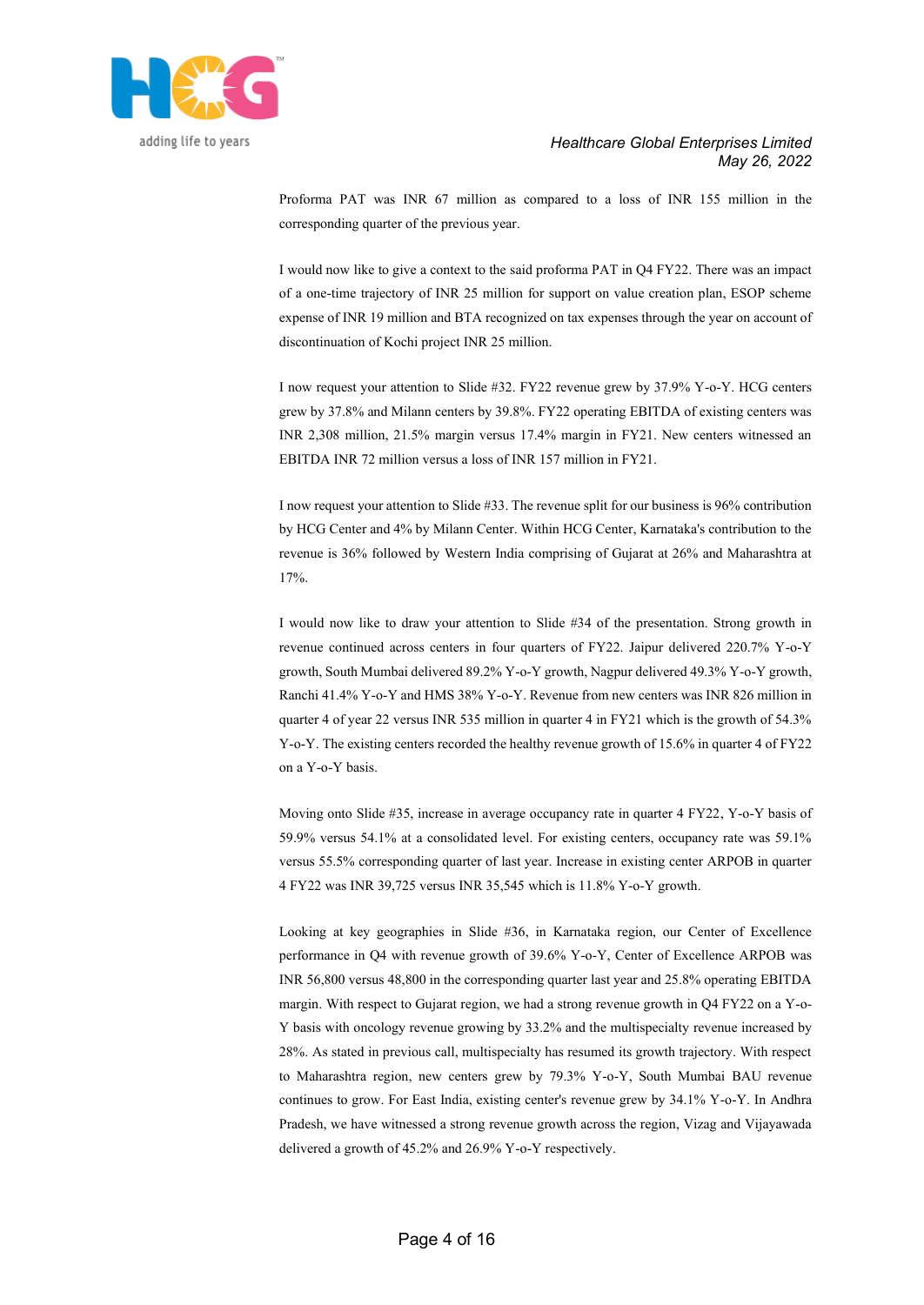

|                         | Coming to Slide #37 covering key highlights of Milann Fertility business. Milann demonstrated<br>good recovery in Q4 FY22 across all metrics. New center's revenue grew by 45.3% Y-o-Y. There<br>was a big improvement in digital traction as a result of continued efforts on our digital campaign<br>and with focus on strengthening clinical talent across Milann. Milann is looking to consolidate<br>and focus on market leadership in Bangalore and scaling up North Indian business in near term<br>for Milann going forward. |
|-------------------------|--------------------------------------------------------------------------------------------------------------------------------------------------------------------------------------------------------------------------------------------------------------------------------------------------------------------------------------------------------------------------------------------------------------------------------------------------------------------------------------------------------------------------------------|
|                         | Coming to Slide #38 with respect to the CAPEX table, we have implemented judicial control<br>measures with respect to both routine and growth CAPEX with most of our expansion<br>completed. Total CAPEX for FY22 was INR 704 million. With respect to the net debt, as on<br>March 31st, total debt was INR 1,901 million which is a reduction compared to the previous<br>quarter of INR 2,025 million.                                                                                                                            |
|                         | I would now like to hand over the call back to Ravi, please.                                                                                                                                                                                                                                                                                                                                                                                                                                                                         |
| Ravi Udeshi:            | Thank you. We will now start the Q&A session.                                                                                                                                                                                                                                                                                                                                                                                                                                                                                        |
| <b>Moderator:</b>       | Thank you very much. We will now begin the question and answer session. The first question is<br>from the line of Kaustubh Pawaskar from Sharekhan by PNB Parivar. Please go ahead.                                                                                                                                                                                                                                                                                                                                                  |
| Kaustubh Pawaskar:      | Congrats good set of numbers, sir, I have a question on the EBITDA margin, so we have reached<br>operating EBITDA margin of more than 17% in FY22 and I guess that was in line with what we<br>were expanding for, so in coming year, considering the fact that now, even the new centers are<br>acquiring consistent EBITDA for last few quarters and our occupancies on ARPOB were also<br>improving, so going ahead, where do you see this EBITDA margin ranging up?                                                              |
| Srinivasa Raghavan:     | Yes, we have recorded a good EBITDA margin of about 17.5% in the current year and we expect<br>to kind of maintain this kind of a margin and likely to improve in the coming quarters as well. It<br>will be driven by various factors, one is of course the growth in revenue, the mix of revenue and<br>of course trajectory of the new segment growing in the right direction that will help us to improve<br>the overall EBITDA margin.                                                                                          |
| Kaustubh Pawaskar:      | My second question is on Milann, so this year we have clocked around 28% growth in the<br>registration, now scare of COVID has almost receding, so correct me if I am wrong, so<br>considering that should we expect this registration number to go up in FY23 and FY24?                                                                                                                                                                                                                                                             |
| <b>B. S. Ajaikumar:</b> | Yes, certainly we expect the numbers to go and after the downturn in COVID, we have<br>recovered, we really look at a very healthy growth going forward.                                                                                                                                                                                                                                                                                                                                                                             |
| Kaustubh Pawaskar:      | And on CAPEX, beyond our expansion in Milann, anything specific you would like to highlight<br>for FY23-24?                                                                                                                                                                                                                                                                                                                                                                                                                          |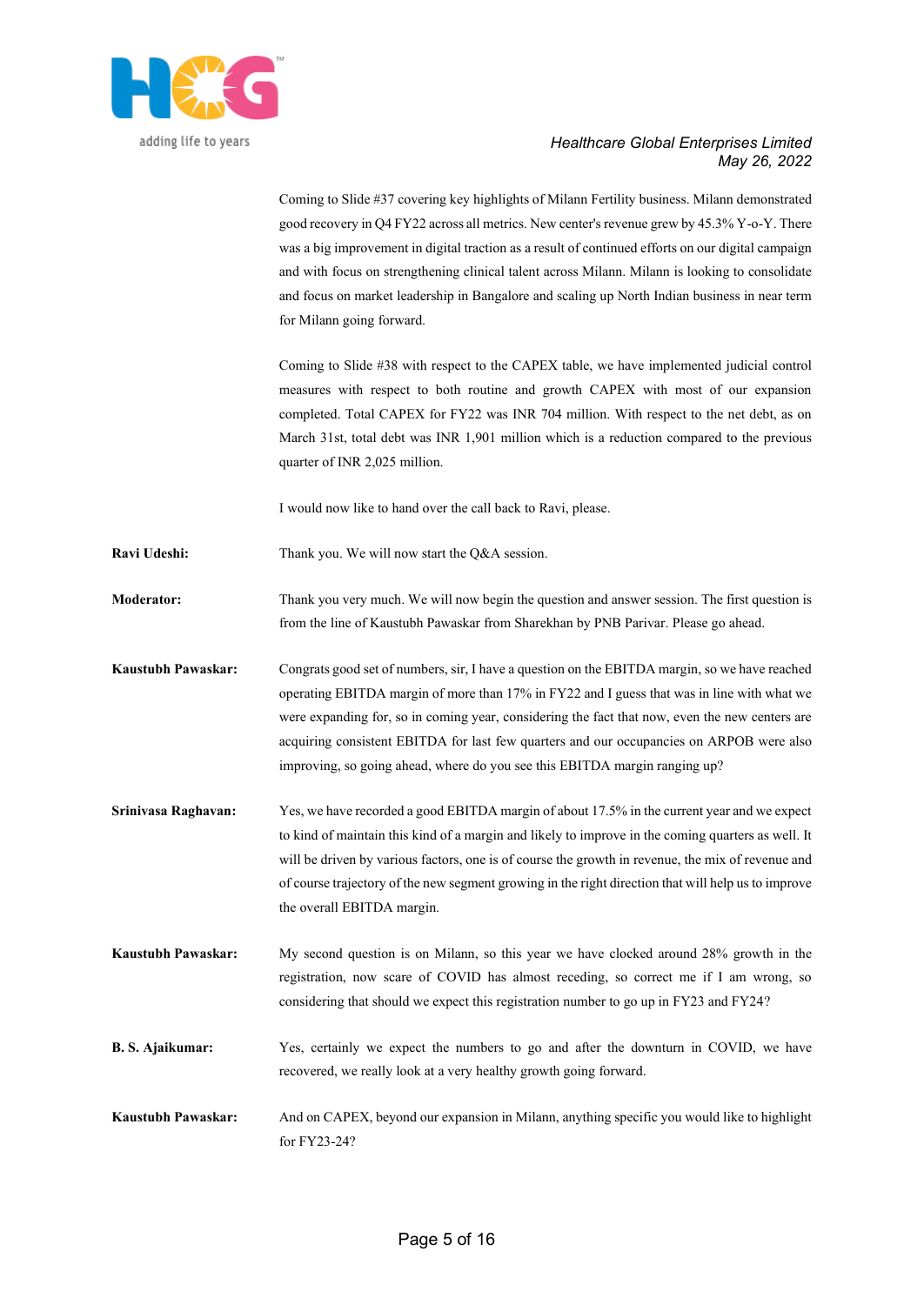

- **B. S. Ajaikumar:** As we said, we are in a consolidation phase this year, we are not going to look at any other expansion, particularly any Greenfield or anything, so at this point our board has taken a decision to primarily look at consolidation, but strategically we may do something. As and when we do, certainly we will report it.
- **Kaustubh Pawaskar:** So, our depreciation should remain at current level, whatever the quarterly, we are achieving at around Rs. 41 crores kind of depreciation, so it should remain into that range, right?

**Srinivasa Raghavan:** It should be in similar level in the current year.

**Moderator:** Thank you. The next question is from the line of Vikas Mistry from Moonshot Ventures. Please go ahead.

**Vikas Mistry:** Congratulation sir on good set of numbers, I have a couple of questions, specifically on registrations as we are trying to expand into tier 2, tier 3 towns, so what will be the strategy to drive registrations and making affordable cancer care to every person?

- **B. S. Ajaikumar:** We are actually now, HCG is possibly one of the groups, only one may be which has penetrated to tier 2, tier 3 cities, not just putting linear accelerator or that is a comprehensive cancer center and we are certainly once the consolidation phase is over because this 22-21 oncology centers, we have taken a decision to consolidate. We will be certainly looking in future at more centers in tier 2, tier 3 cities. It could be either in the form of, mostly in the form of maybe acquisitions, so as the time comes, but at this point I want to reiterate that we are looking at more consolidation bringing them to maximum capacity utilization and at that point we are now going through as we explained through digital and through transformation and sales, we are looking at increasing the capacity of each center and that is where we are focused on, that is where Mr. Raj Gore is focusing on existing, so we will certainly look at where we should go in some tier 2 tier 3 cities once the consolidation phase is over.
- **Vikas Mistry:** Sir, my next question is on the digital initiatives that you described in opening remarks, so as we tried to expand into tier 2, tier 3 cities, then how will operating leverage play out by using the different initiatives and intensity of CAPEX for the new centers or may be small expansion, how the payback period will reduce and how it really perform, what is your opinion on that?
- **B. S. Ajaikumar:** Look, the digital initiative is aimed at 2-3 things, one is create HCG's brand awareness online digitally, create leads and therefore drive footfalls. As that happens, the revenue will keep growing and we feel we will get pump in our revenue growth and as that happens, all financial ratios will automatically improve.
- **Moderator:** Thank you. The next question is from the line of Anurag Jain from Green Lantern Capital. Please go ahead.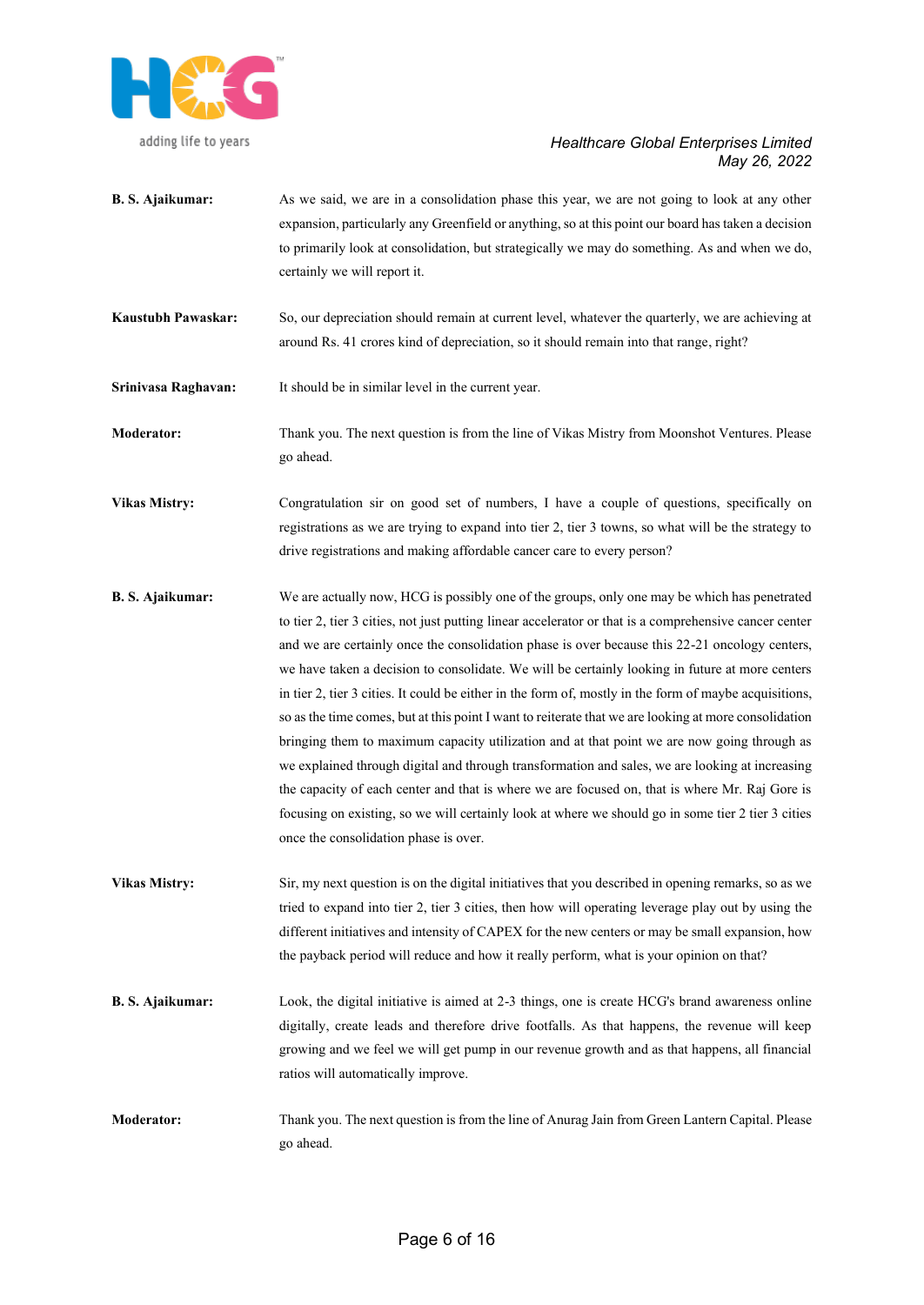

adding life to years

# *Healthcare Global Enterprises Limited May 26, 2022*

| <b>Anurag Jain:</b>     | I had a couple of questions, one was just a follow-up on the previous question itself, so by when<br>do you think these digital initiatives should start delivering results for us?                                                                                                                                                                                                                                                                                                                                                                                                                                                                                              |
|-------------------------|----------------------------------------------------------------------------------------------------------------------------------------------------------------------------------------------------------------------------------------------------------------------------------------------------------------------------------------------------------------------------------------------------------------------------------------------------------------------------------------------------------------------------------------------------------------------------------------------------------------------------------------------------------------------------------|
| B. S. Ajaikumar:        | Yes, it has already started, last few months, we are seeing an increase in our traffic on our<br>website, leads that we are getting, the conversion that is happening, I think the journey has<br>started, I think each month will keep improving it and we look forward to reporting you specific<br>numbers in coming future.                                                                                                                                                                                                                                                                                                                                                  |
| <b>Anurag Jain:</b>     | The other thing was on international patient, you did mention that they have normalized to pre-<br>COVID level, can you share what percentage are they now? What rate are they growing and how<br>much more do they contribute to profitability versus normal patients?                                                                                                                                                                                                                                                                                                                                                                                                          |
| <b>B. S. Ajaikumar:</b> | It is a good question, international we feel is a very good opportunity for HCG because we have<br>clearly differentiated product for that market. Unfortunately, through the year, as soon as we<br>started showing progress, the COVID wave 2 came, then it dipped again obviously, then again<br>we picked up, then in January, I think November-December we reached to pre-COVID level on<br>a monthly basis. Then again January-February we had an impact, March we ended up at a higher<br>level than pre-COVID level at about 4% of our topline and we are very encouraged with it and<br>we are hoping that we will continue to grow that percentage in the coming year. |
| <b>Anurag Jain:</b>     | Because I think full-fledged flights were started only sometime in March, so this should<br>substantially improve, right?                                                                                                                                                                                                                                                                                                                                                                                                                                                                                                                                                        |
| B. S. Ajaikumar:        | You made a very important point; I think the sky opened all out in first week of April and in<br>spite of that the March for us the highest ever month above the pre-COVID level. We are really<br>encouraged with how resilient our capability is to pulling patient from all corners due to our<br>differentiated product and outcomes and this is something that we are really looking forward to<br>in the coming year.                                                                                                                                                                                                                                                      |
| <b>Anurag Jain:</b>     | And in terms of profitability, they would be adding a couple of percentage points more than                                                                                                                                                                                                                                                                                                                                                                                                                                                                                                                                                                                      |
| B. S. Ajaikumar:        | Logically, it is a higher margin business and as that share of revenues grows up, it will reflect in<br>higher margins.                                                                                                                                                                                                                                                                                                                                                                                                                                                                                                                                                          |
| <b>Anurag Jain:</b>     | Just last question from my side and this is on the occupancy of onco hospitals in general, so<br>compared to a multispecialty, there is a gap as to how much onco hospital can get occupancy at<br>the peak level, what is your sense, how much, for example, Bangalore Center of Excellence was<br>the peak of occupancy that we can reach and at that level, what is the kind of margin which is<br>possible?                                                                                                                                                                                                                                                                  |
|                         |                                                                                                                                                                                                                                                                                                                                                                                                                                                                                                                                                                                                                                                                                  |

**B. S. Ajaikumar:** As you know, our verticals of oncology, diagnostic, medical, radiation and surgical, only the surgical vertical requires overnight occupancy in most cases and that also the length of stay is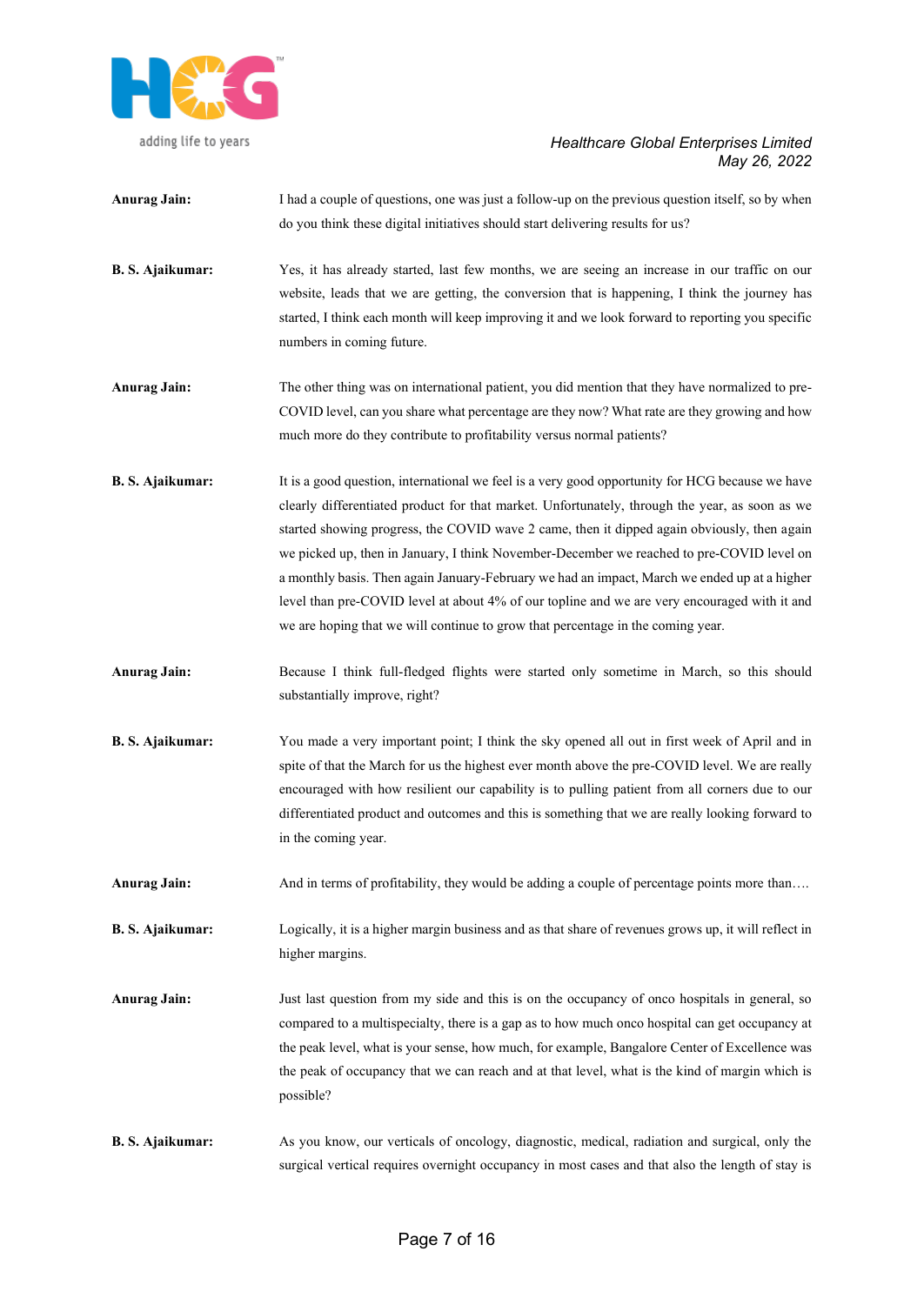

coming down as we are using more and more minimally invasive and robotic techniques. In spite of that you have seen very big jump in the current year in our occupancy because our volumes are growing and I think going forward, I don't see it as a constraint in our growth in near future in next couple of years and I think that is probably the upside that we don't need to worry about capital spend on expansion or addition of capacity.

- **Anurag Jain:** So, essentially occupancy may not be like a very high number 70% or so, but we will still reach a margin which should be comparable to the multispecialty?
- **B. S. Ajaikumar:** Absolutely.

**Moderator:** Thank you. The next question is from the line of Ankit Agrawal from Yellowstone Equity. Please go ahead.

**Ankit Agrawal:** My first question is on the Ahmedabad center, are we doing any kind of renovation or expansion there?

- **B. S. Ajaikumar:** Yes, in Ahmedabad center, it has been there for last, almost over 10-11 years and we have reached the capacity there and because of the type of surgery we do there strong surgical group as well as medical oncology and radiation, we actually announced this few quarters ago also that we are now building a Phase 2, a new dedicated cancer center work have started and with that work we expect major part of our oncology will be done there and as we know the Ahmedabad center is very surgical oncology focused with Aastha Group with 16 surgeons there. So, with this, we expect this new center to take place around 2024 and work is done and yes, we are doing that at this point.
- **Ankit Agrawal:** Just a follow-up with that, what is the kind of CAPEX involved and are we doing in the same partnership like the one we have like with Aastha?
- **B. S. Ajaikumar:** Yes, certainly we are doing with same partnership and some of the CAPEX obviously what we have will be used there and there is an additional CAPEX which is involved.
- **Moderator:** Thank you. The next question is from the line of Praful from BPS Group. Please go ahead.
- **Praful:** So, the question is on East India, I am looking at Slide #36 for East India region, I am looking at the growth for the region compared to the growth for the existing centers, so the existing centers have grown slightly more than the region itself, so 34.1% compared to 33.9% for the region?
- **B. S. Ajaikumar:** Yes, look Kolkata center has also grown in the similar line, it is slightly lower than our existing center, but Kolkata center has also grown about 33%.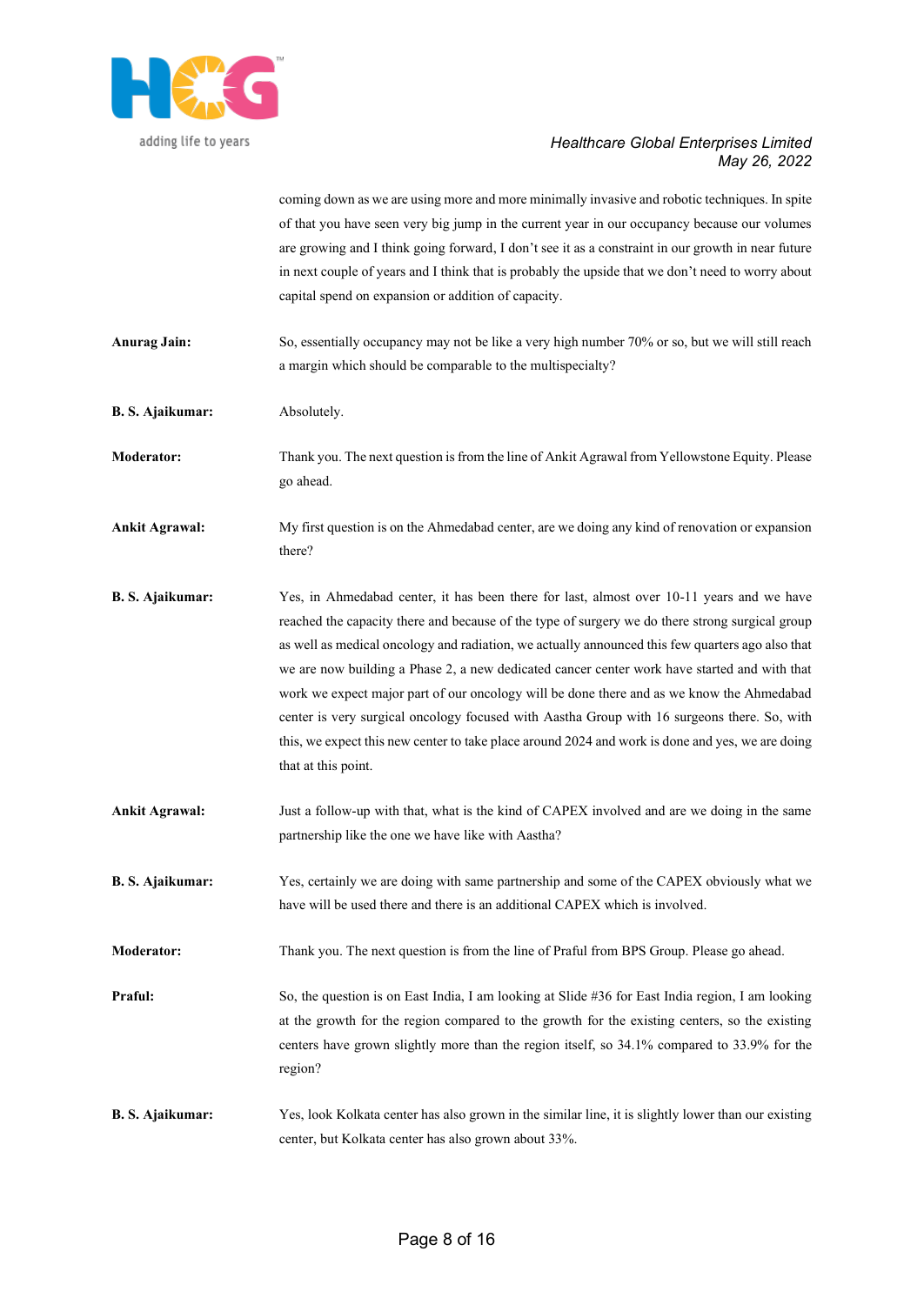

- **Praful:** Correct, so my question is that the internal margins of because the new center, I am assuming that is the reason margin for East India pretty less compared to other region, so is it that going forward the margin for East India will also improve with the more like Maharashtra region?
- **B. S. Ajaikumar:** So, Praful, as you know Kolkata is our newest center, we just opened it prior to COVID pandemic, so it is still, we are still working on turning it around in terms of breakeven. As that happens, this region will also start showing higher EBITDA margin going forward.
- **Praful:** Other question is just to understand again I am looking at the same slide, so the average revenue per operating price, so like Gujarat, Karnataka it is very high over the centers are more matured compared to like Maharashtra and other region, but once these existing centers also mature, then by region also do we see that the ARPOB pretty much similar or are there is still regional flavor where Karnataka will always have a higher ARPOB compared to East India center?
- **B. S. Ajaikumar:** It is a factor of couple of things, one is Bangalore and Ahmedabad are matured centers and centers of excellences, so they have a higher cash business, they do more complex high and high realization treatment. Bangalore gets more international patients. So, because of that mix their ARPOB is higher. Now, going forward, we feel that Mumbai and Kolkata, both fit that profile and we expect them to move on a similar lines as Bangalore as well as Ahmedabad. They both are bigger cities, affordability is better, their mix can be better, their ability to attract international patients due to their connectivity across the world is better. Therefore, we expect those two cities under those two regions, also to move in a similar direction.
- **Praful:** Just last question on the cash on the balance sheet, so we are on Rs. 200 crores cash, so in terms of from this year, is the plan to use, to utilize the cash to just retire some of this or are we looking at some other inorganic growth or some other capital allocation for this?
- **Srinivasa Raghavan:** No, the debt would get retired by our free cash flow generation in the business and that is the way debt will get retired. Cash would be used for activities, various growth activities in terms of asset requirement or for any inorganic growth supporter.
- **Praful:** And sir, lastly on the CAPEX, so there is Rs. 70 crores CAPEX in FY22, so for FY23, is there any guidance like will the CAPEX be a similar amount and I think even more of like a maintenance CAPEX and growth CAPEX?
- **B. S. Ajaikumar:** As you can see the CAPEX in FY21 was very low than CAPEX in FY22 and as we move forward, we have taken a position of consolidation only, so for this year also the CAPEX will be mostly replacement CAPEX and in the Center of Excellence bringing in new technology, those will be the new CAPEX since we have not planned for any other Greenfield project for us. So, except for Gujarat which I already stated, there will be some CAPEX allocation this year and as we go to next year and year after, there will be CAPEX for the new centers which is coming up in Gujarat. Apart from that, we don't see any other new CAPEX coming.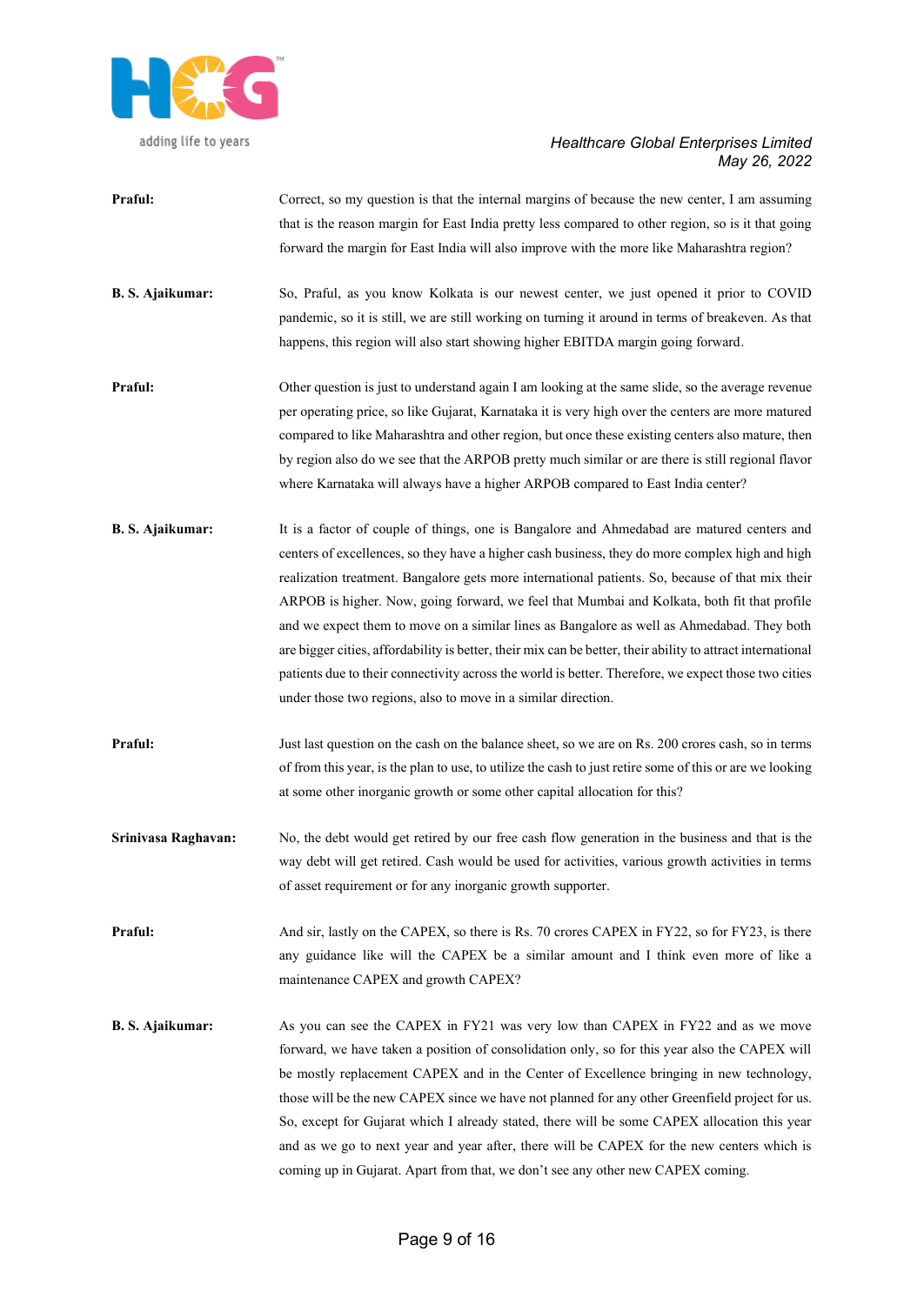

| Raj Gore:               | The only thing I would like to add to Dr. Ajay said is our focus since we are in a consolidation<br>hit, our CAPEX focus will also be to drive the growth of our existing hospitals.                                                                                                                                                                                                                                                                                                                                                                                                                                                                                                                                                                                                                                                                                                                                                                  |
|-------------------------|-------------------------------------------------------------------------------------------------------------------------------------------------------------------------------------------------------------------------------------------------------------------------------------------------------------------------------------------------------------------------------------------------------------------------------------------------------------------------------------------------------------------------------------------------------------------------------------------------------------------------------------------------------------------------------------------------------------------------------------------------------------------------------------------------------------------------------------------------------------------------------------------------------------------------------------------------------|
| <b>Moderator:</b>       | Thank you. The next question is from the line of Bharat Celly from Equirus Securities. Please<br>go ahead.                                                                                                                                                                                                                                                                                                                                                                                                                                                                                                                                                                                                                                                                                                                                                                                                                                            |
| <b>Bharat Celly:</b>    | Sir, just wanted to understand on our Center of Excellence, so what sort of ROCE return profiles<br>we have for this center, if you could provide any color on that?                                                                                                                                                                                                                                                                                                                                                                                                                                                                                                                                                                                                                                                                                                                                                                                  |
| Raj Gore:               | So, our Bangalore Center of Excellence will be around 25-26% ROCE.                                                                                                                                                                                                                                                                                                                                                                                                                                                                                                                                                                                                                                                                                                                                                                                                                                                                                    |
| <b>Bharat Celly:</b>    | And sir, will it be similar for something like Ahmedabad as well and you will be trying to build<br>similar for Mumbai as well as Kolkata?                                                                                                                                                                                                                                                                                                                                                                                                                                                                                                                                                                                                                                                                                                                                                                                                            |
| Raj Gore:               | Ahmedabad is actually higher than Bangalore, it is close to 30% ROCE. It is higher than the<br>Bangalore center.                                                                                                                                                                                                                                                                                                                                                                                                                                                                                                                                                                                                                                                                                                                                                                                                                                      |
| <b>Bharat Celly:</b>    | Sir, just wanted to understand on that note only, so we had been focusing a lot on tier 2, tier 3<br>cities lately, so when we go for these settings do we work around considering that the CAPEX<br>involvement is relatively lower than what we will require in these tier 1 cities and on the top of<br>it, even the ARPOB will be relatively lower, so how we look at these ROCE when we move to<br>tier 2, tier 3 cities?                                                                                                                                                                                                                                                                                                                                                                                                                                                                                                                        |
| Raj Gore:               | I think the uniqueness of HCG has done is the business model is viable, scalable, in big cities as<br>well as smaller cities. Some of our tier 2, tier 3 existing centers delivered EBITDA margin in<br>mid 20s. They have ROCE above 20% because the model is evolved like that. We still invest<br>the contemporary modern medical equipment in those cities, but our focus is little different there,<br>our cost structure is little different, so we end up having EBITDA margins and ROCE in a similar<br>level even in tier 2, tier 3 cities.                                                                                                                                                                                                                                                                                                                                                                                                  |
| <b>B. S. Ajaikumar:</b> | No, I just want to add, see the important thing to remember here is ROCE for mature centers<br>even in tier 2, tier 3 cities will be in the high teens or even more in 20 which is there at the unit<br>level. So, we are able to achieve that even with the ARPOB as you said, the reason ARPOB may<br>be lower like we explained before is because we have technology, but not the highest technology,<br>Center of Excellence will have more, naturally the ARPOB will be more, but it is differential<br>some points is there, but still even which is one of the achievement of HCG in tier 2, tier 3 cities,<br>unlike some belief that in tier 2, tier 3 we cannot achieve, we have been able to successfully<br>achieve, as Raj Gore said, good EBITDA, good EBITDA margins and ROCE for mature centers.<br>It is a function of two things, one is lower cost structure because we are in tier 2, tier 3 cities and<br>higher asset turnover. |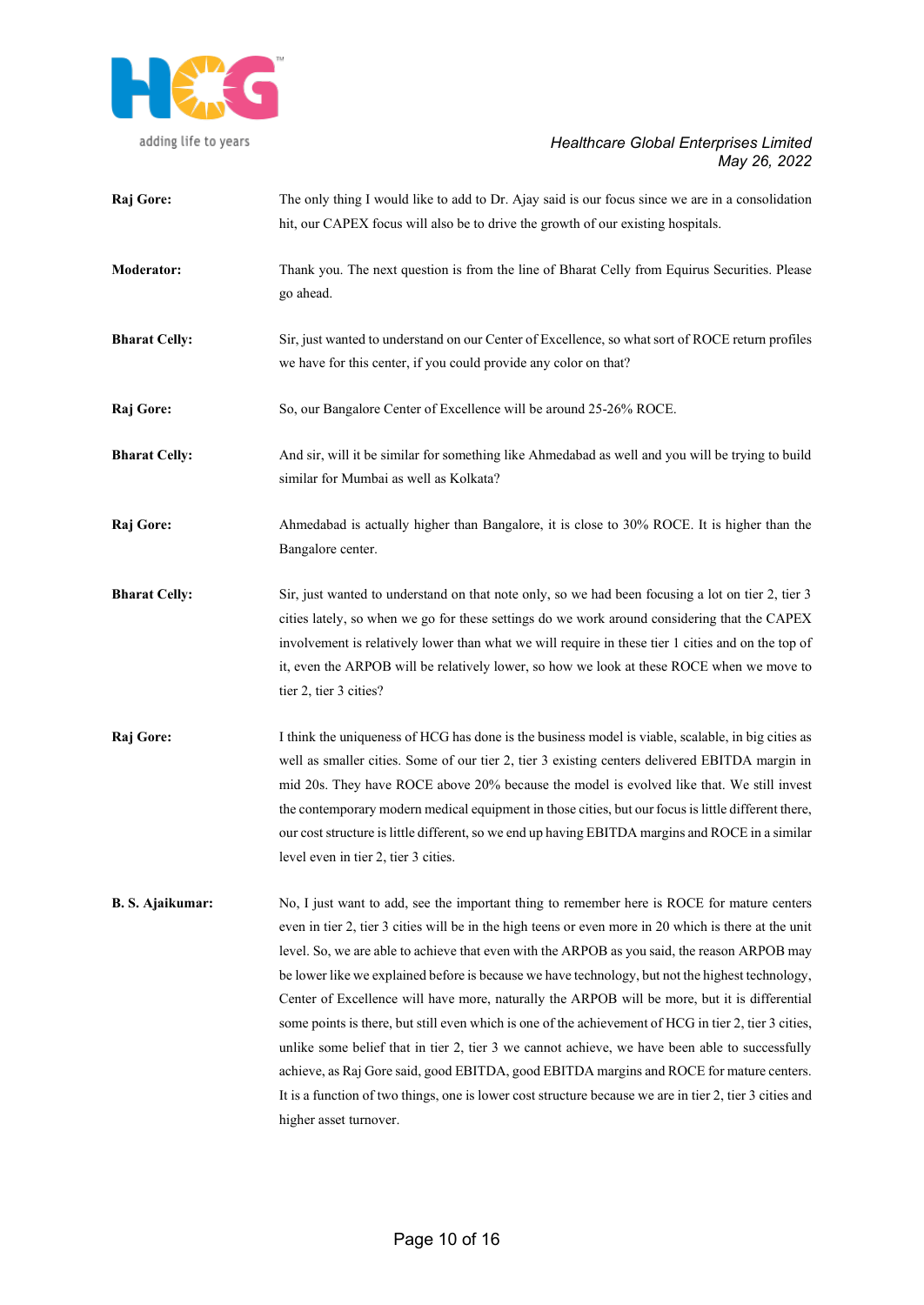

**Bharat Celly:** So, just on higher asset turnover, sir, just wanted to understand, obviously COVID was the time when we were seeing lot of disruption, a little travel and many people would have been going to the nearby hospital for their radiation process, but since the lockdowns and things have been started getting normal, so how do you see the patient flow, do you expect some cannibalization happening or the people moving from tier 2 to going for treatment in Center of Excellence, so that sort of trend can merge again or how do you look at and what will be the key area, why patients will come to tier 2 hospital rather than going to our Center of Excellence?

**B. S. Ajaikumar:** Yes, you are absolutely right, during the COVID time we saw reorganization of the patient. When our footfall fell in our major centers at that time, we saw the footfall actually increase in tier 2, tier 3 cities as you said going to nearby centers, but one of the positive things which has happened for HCG is our main centers in cities have got back to pre-COVID level or even higher now and also our tier 2, tier 3 cities have continued to grow and possible reason could be patients now have better awareness about healthcare, the COVID could have created that awareness, so people are looking to come to centers which are dedicated like oncology centers for focused care and all. This could be the reason we are still collecting the data because we thought at one time it could be the previously health patients who are coming forward. It is not so, actual footfall month on month it is increasing, so we feel that the reorganization happening, where people are seeking better healthcare and coming across to centers like HCG. Raj, you want to add anything.

**Raj Gore:** And also in addition, being a Center of Excellence, our main centers in big cities offer certain differentiated products like Cyberknife, like Robotic surgery, like BMT, complex surgery, and that will continue to draw patients from all part of India irrespective of this demographic flow pattern changes because those are differentiated products for which the tier 2 and tier 3 cities, even big cities may not have them available easily. In fact, our market share in big cities has actually grown post COVID.

- **Bharat Celly:** Sir, just wanted to understand on one part, sir, what is exactly the things we are doing to actually increase awareness in these tier 2, tier 3 cities, especially when there is a case that the overall insurance penetration is on a lower end? The second part to it I want to understand is how easy it is to find a surgeon or a doctor of an oncologist in a tier 2, tier 3 cities where we have seen over the past that the skewness towards metro or tier 1 city?
- **B. S. Ajaikumar:** No, as I said we have recruited 50 plus oncologists itself in the recent past and one of the things we have our own training program, residency program, approved program, DNB program and because we train them in several centers, some of them may be coming from Ranchi, Cuttack and areas, so we push them. The other thing is, when you just look at oncology practice in the past, doctors would like to have technology, doctors would like to have ability to be empowered and runs in the infrastructure. Because these infrastructures are lacking and people like Ranchi, Cuttack or Ongole, people were moving to big cities. So, one of the things we are seeing is if I am from Cuttack or Ranchi, I would like to go back and realizing that infrastructure is there, oncologists are moving back, so this kind of reorganization is also happening. Because of that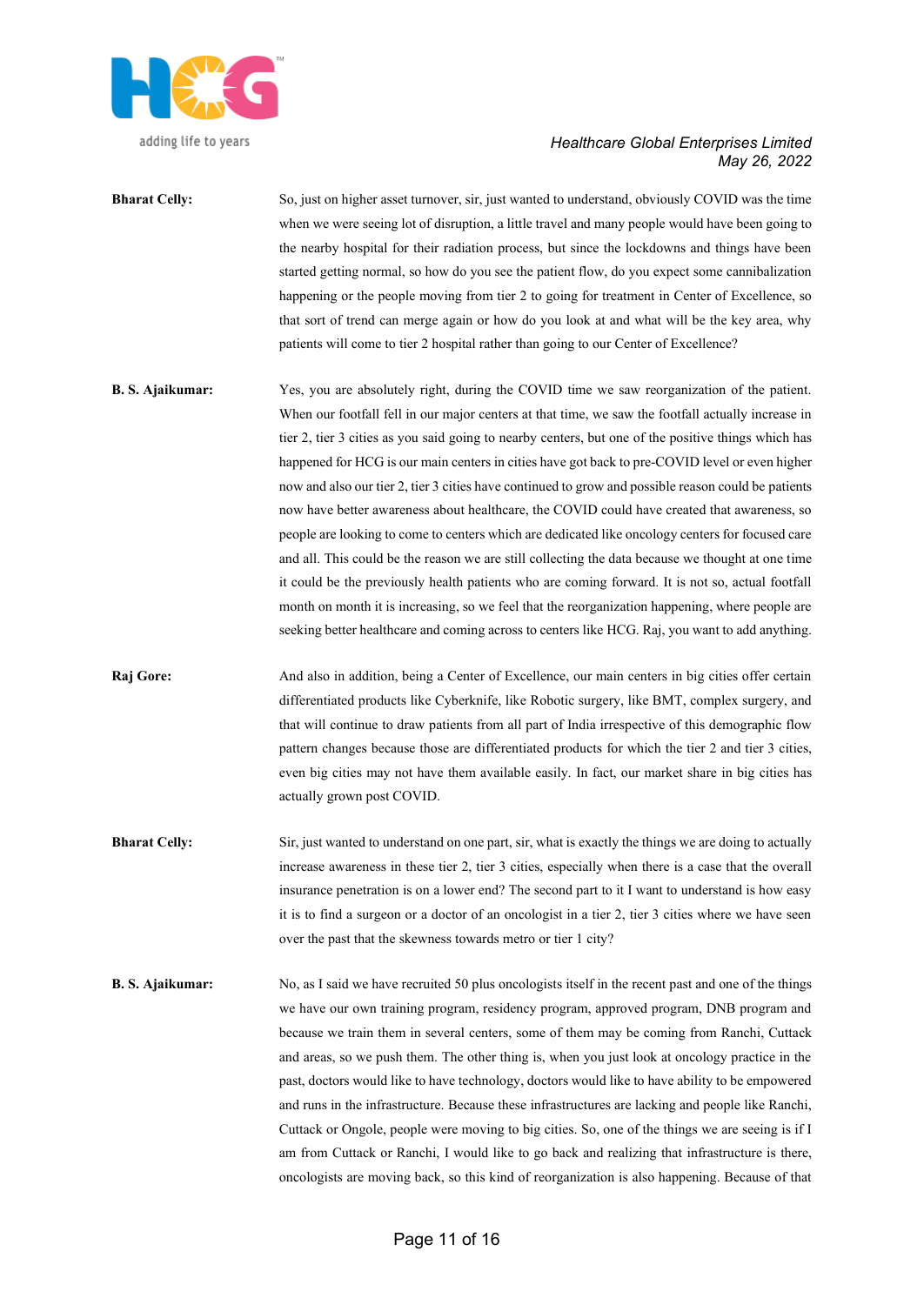

we are very happy to say that most of our centers are fully staffed with radiation, medical and surgical oncologists, sometimes even like Cuttack center has several surgical oncologists, several medical oncologists and radiation and when we first started, we didn't have a single medical oncologist years ago, in 2008-2010. So, there is certainly change happening and people are looking at technology infrastructure, of course, HCG brand name and all to be part of it and that is what driving people to come and be there in these cities.

- **Raj Gore:** And coming back to the awareness if you look, we all know urban rural disparity in health infrastructure in India, the demand supply gap even higher in tier 2, tier 3 cities. Historically, these patients would have to go, travel several 100 kilometers and stay for few weeks in big cities. We have had our first move or advantage we invested in a comprehensive cancer center in this location. So, I think just by having that demand supply gap and we providing that comprehensive treatment there, it has never been a challenge to create awareness and have patients coming to us.
- **B. S. Ajaikumar:** And another thing is we have multidisciplinary clinic using the, for example, information technology, video conferences and all, we have been to link telemedicine, teleradiology, we are the pioneers in the digital pathology, telephysics planning, all of this has helped us to give the same level of care to patients in tier 2, tier 3 cities even though they may not come to tier 1 city. That word also has gone, so that patients are feeling comfortable staying in those cities themselves.
- **Moderator:** Thank you. The next question is from the line of Nitin Agarwal from DAM Capital. Please go ahead.
- **Nitin Agarwal:** Sir, I just have a couple of questions around the Nashik Hospital, can you just help me understand, what is the structure of the partnership in Nashik and how has the business done over the last couple of years?
- **B. S. Ajaikumar:** The structure of the partnership, it is a partner with Raj Nagarkar where we are 51%, he is 49% and as you know Nashik started as a small center in 2009-2010 when we became partners in non-surgery and few years ago, we decided to become partners with a new center, 220 bed center and we are doing very good with the topline growing and I think even with the new centers, they have really come up to mark and we have put in new technology, almost free linear accelerators, PET scan, the center is certainly growing and there is lot of clinical trials happening and we are definitely going to see a good growth there.
- **Nitin Agarwal:** Sir, in this context, how could you read about this announcement about Dr. Raj Nagarkar tying up with KIMS Hospital?
- **B. S. Ajaikumar:** Yes, I will explain this. See, Raj Nagarkar is an ambitious surgical oncologist and he had necessary area, he wanted to come up with multispecialty hospital and he approached us to see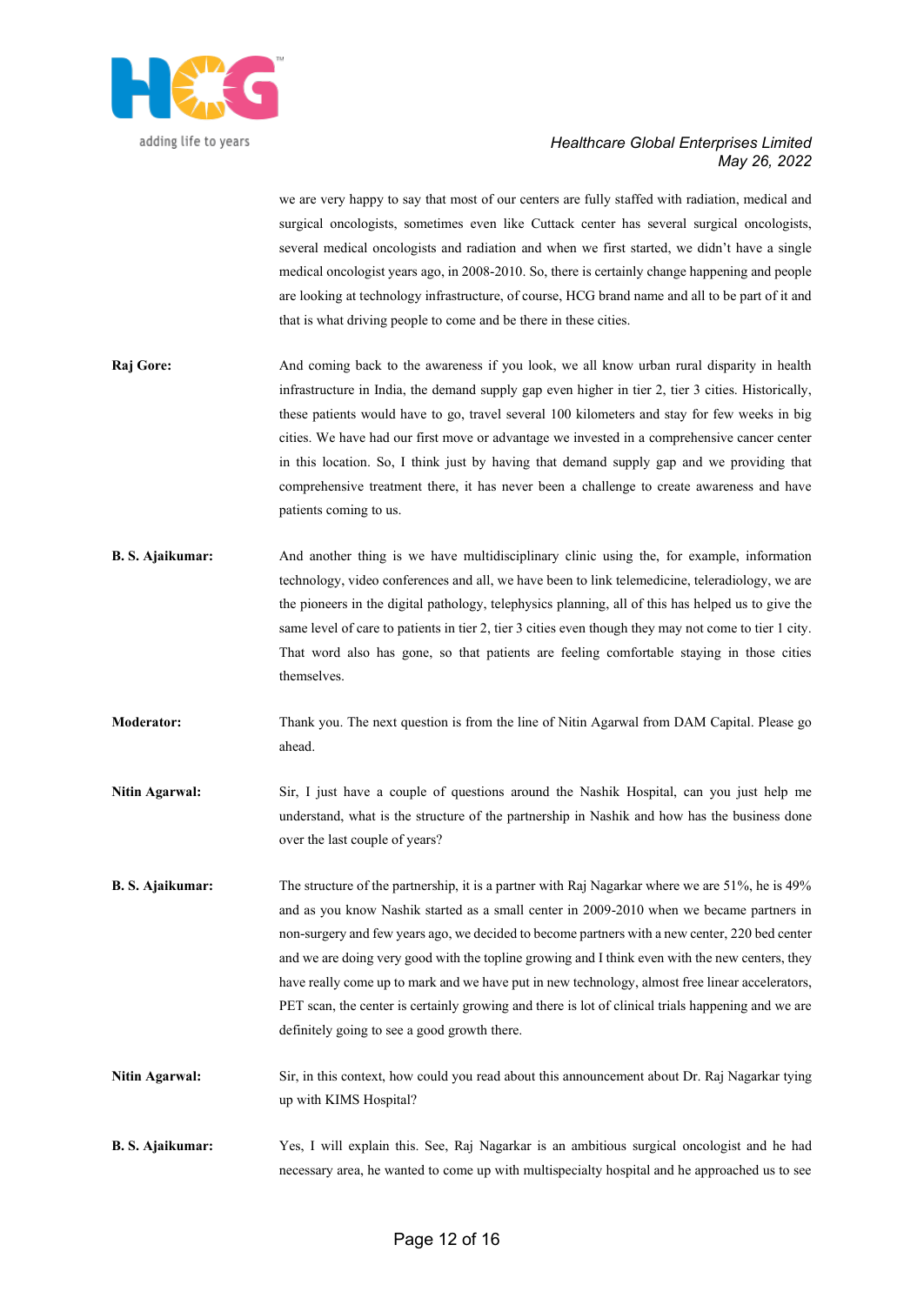

whether we could partner, but as you know we are a very focused in oncology and we made it very clear in Nashik area, we would like to remain focused in oncology, so we gave him the liberty to see what he would like to do in the multispecialty. So, he really chose the partner with KIMS where from our understanding, he is also a partner like what we have with our HCG group. So, at this point, that is what announcement and he also called to say that he is doing it which was okay with us.

- Nitin Agarwal: Sir, you don't see any challenge there?
- **B. S. Ajaikumar:** I just response to that, there is a non-compete wherein oncology only with us, so they cannot do an oncology and Raj Nagarkar is fully dedicated to us as surgical oncologist, so he said he is going to be only a passive investor and partner there in terms of multispecialty. The entire management from what he said will be run by KIMS, but oncology is completely excluded from that and we are comfortable with that.
- **Nitin Agarwal:** And sir, on the Borivali hospital, how is that ramped up, is it now that to Mumbai hospitals, South Mumbai and in Borivali, are they both in the territory now?
- **B. S. Ajaikumar:** Yes, Mumbai has been a good improvement this year. Our domestic business has grown, our international business is significantly growing up last few months both for Kolaba as well as Borivali. We have done several corporate TPA insurance, PSU empanelment's and you will see that we will continue to ramp up our Mumbai business in this year.
- **Moderator:** Thank you. The next question is from the line of Shyam Srinivasan from Goldman Sachs. Please go ahead.
- **Shyam Srinivasan:** Just the first one, Raj, Dr. Ajay, 38% growth this year, if I do a 2-year CAGR it is about 12%, so just to help us understand what is the revenue growth outlook for fiscal 2023, if there is some, directionally if you can help us and if you can also help us break it down into what do you think about ARPOB, we have seen about 11-12% growth this year and also existing plus new centers, so how should we look at fiscal 2023 revenue growth outlook?
- **Raj Gore:** Shyam, as you know this growth is year-on-year and prior year we had a severe lockdown and I think that is the higher growth of 38% is also function of separate number due to COVID lockdown during the prior years, however, I think if you look at our recent quarters, we feel that we will continue our growth momentum. Both existing centers, new centers we have shown growth on both sides and we are pretty confident that we will continue to grow. It is just that 38% is a function of separate growth in the prior year.
- **Shyam Srinivasan:** Correct Raj, that is why I said 2-year CAGR of 12%, do you think that is the number like to low teens to mid teens, do you think that is the growth we should look at for the path forward, I am not looking at just fiscal 22 or 21?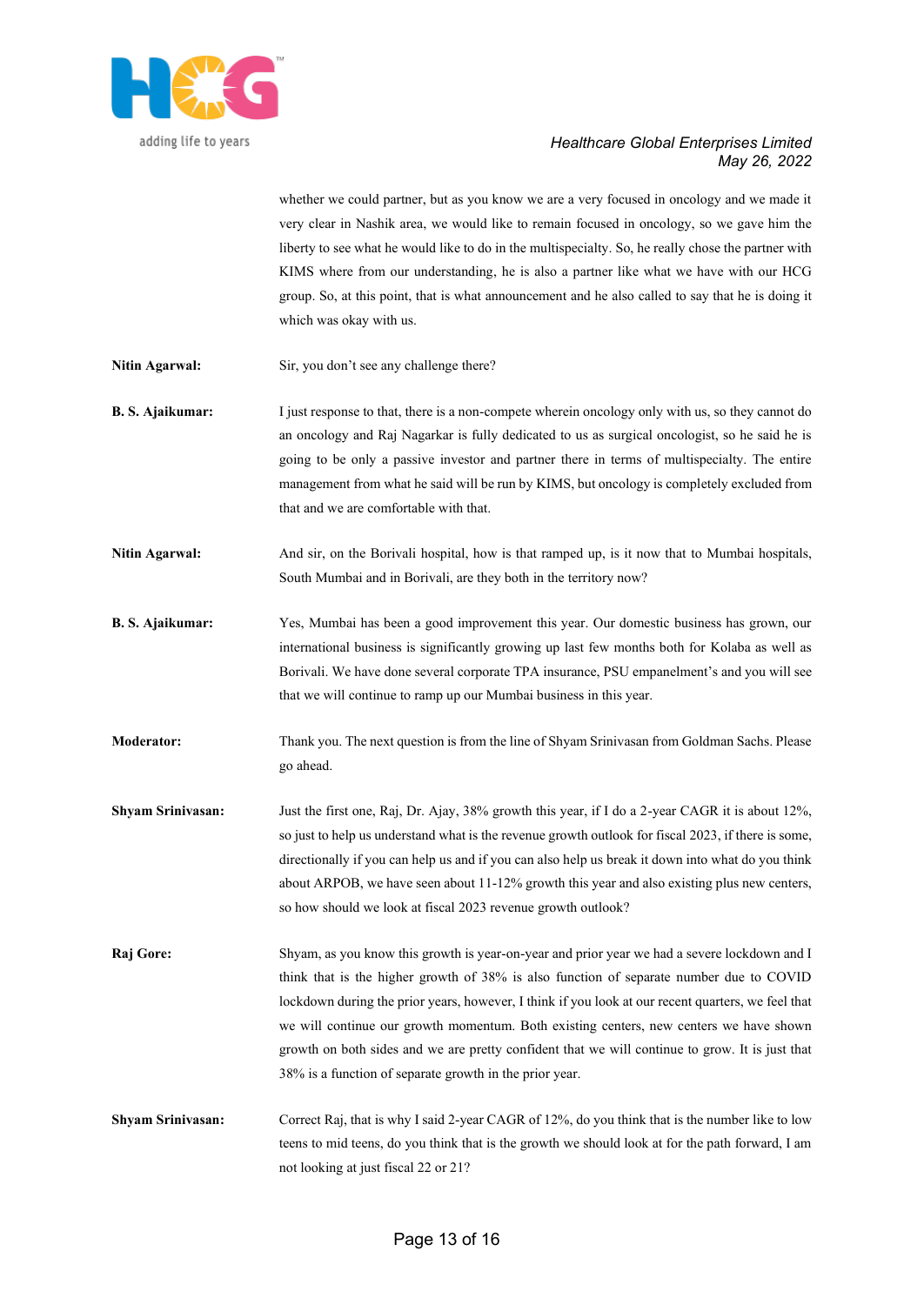

- **B. S. Ajaikumar:** CAGR 12%, we are confident continuing that momentum, probably our aspiration is to be it that number.
- **Shyam Srinivasan:** And how would you split that into ARPOB, ASP versus say volumes, how should we understand that, is it going to be, can we still do this 12% ASP increase that we have seen year-on-year over year even in existing centers, do you think the environment either competitive or regulatory, does it allow us for price increases, how much more mix change can we drive in the ARPOB?
- **Raj Gore:** I think ARPOB will continue to drive growth about 3-4% and rest will come from volume.
- **B. S. Ajaikumar:** And the other thing is regulatories now are not really in the last 2 years have not come in the range of any interfering with our price and at this point, we don't see any because all the drug issues were now behind us, so hopefully we are hoping there won't be any more of these issues going forward because of it has been beaten down significantly at this point.
- **Shyam Srinivasan:** Raj, the 3-4% is the price hike or is it the mix change?
- **Raj Gore:** It is both, in our mature existing centers, we are optimizing our mix, not just payer mix, but also the modality mix, going towards more higher end treatments in radiation etc., in chemotherapy, so that is the combination of both, price in terms of realization, in terms of payer mix as well as moving towards more higher end modalities of treatment.
- **Shyam Srinivasan:** And second question is on similarly your margin, again we have done margins 2-year CAGR of 17% so higher than revenue growth and to help us benchmark it now, you have existing centers which are north of 20%, you have new centers which are below this number, you have Center of Excellence at 25%, so do we think like a 50 or 100 basis points at least from the oncology side keeps going higher and higher based on what our operating leverage or you think there is a change for us to do higher than 100 basis points and what could be some of the levers on margins?
- **Raj Gore:** I mean we would like to go for a higher margin going forward, as I mentioned, as we covered in previous calls as well as this call, look our payer mix is improving, our international business is improving, our new centers in Mumbai and Kolkata are improving. As the new center bucket grows as our share of revenue from big cities grows, it will all be EBITDA margin accretive going forward, so we are pretty optimistic that we will continue to grow in our EBITDA margin percentage going forward.
- **Shyam Srinivasan:** Last question is on competition, you have reported very sound numbers, margins are improving, you are also picking up some this is like a renewed refreshed thing that key hospital chains are going to look at oncology again, are you seeing any increased activity on the ground in terms of multispecialty starting to increased focus back on oncology or you think large enough market,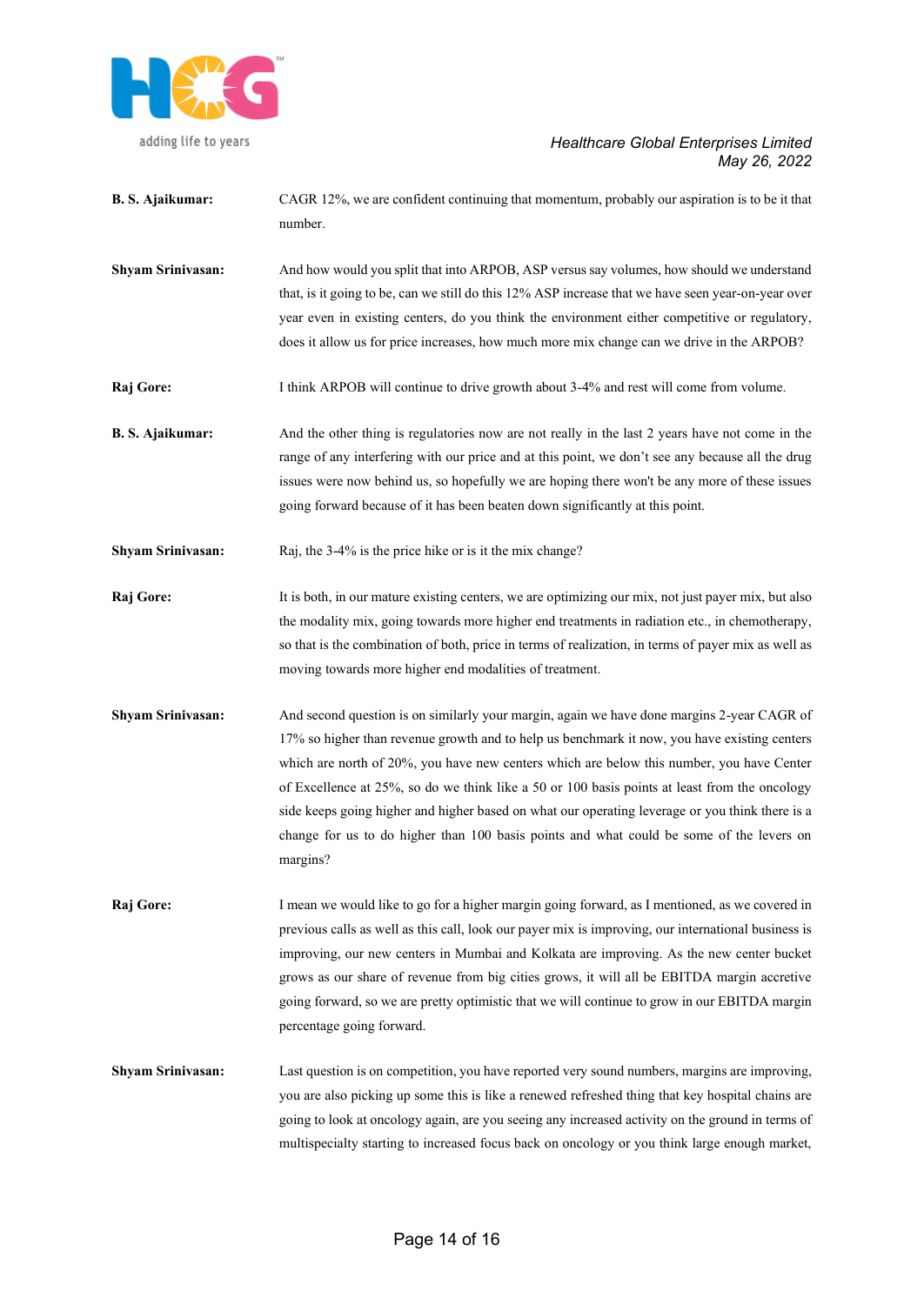

you have penetration in rural which may not necessarily, so how should you look at competitive dynamics and how your footprint is versus others?

- **B. S. Ajaikumar:** Shyam, I think as far as competition, as you know this question comes up quite frequently and we see nearly now 120,000 new patients a year, so there is no other similar organization in India, so many comprehensive cancer centers, particularly the footfall in tier 2, tier 3 cities, we really don't have any other peers, so we really feel as far as the competitors you also are right, there is enough work for all of us to do, but at the same time, if you look at our market share in a city like Bangalore or in Ahmedabad it is only increasing from where we started even a year ago, two years ago, so with all this, we are very confident, we are taking market share, we are growing and I don't think there is an issue for us, we want to remain a focus facility approach, focused on providing the right scale to the patient, focus on the first time right treatment, outcome, research, academics, all of these, when a cancer patient comes what do they look at, really outcome, how am I going to do, word of mouth and the digital initiative which we have taken, all of that will only add to our growth. So, I don't think that will an issue and Raj, you have anything to add.
- **Raj Gore:** I think the best way to test this hypothesis is look at our Center of Excellence or our key market in Bangalore, this is a hypercompetitive market with most big players having multiple hospitals with oncology focused and over the last 2 years, we have grown our market share by 2% and that is the strength of the differentiated product we have, the outcomes we have and the strength of the brand. So, I know that everyone is focusing on oncology, but we are confident that we will continue to solidify our leadership position in this specialty.
- **Moderator:** Thank you. The next question is from the line of Bhagwan Chodhary from Sunidhi Securities. Please go ahead.
- **Bhagwan Chodhary:** Sir, can you please say what was the average occupancy rate in the quarter and what was the ARPOB in the quarter?
- **B. S. Ajaikumar:** Center of Excellence had ARPOB of INR 56800.
- **Bhagwan Chodhary:** I am asking for Q4 for the consolidated number?
- Srinivasa Raghavan: Are you asking for only Center of Excellence?
- **Bhagwan Chodhary:** No, I am asking for the overall.
- **B. S. Ajaikumar:** INR 36,697, so 36.7 K in Q4 ARPOB and occupancy 60%.
- **Raj Gore:** Occupancy is 60% and ARPOB little less than INR 37,000.